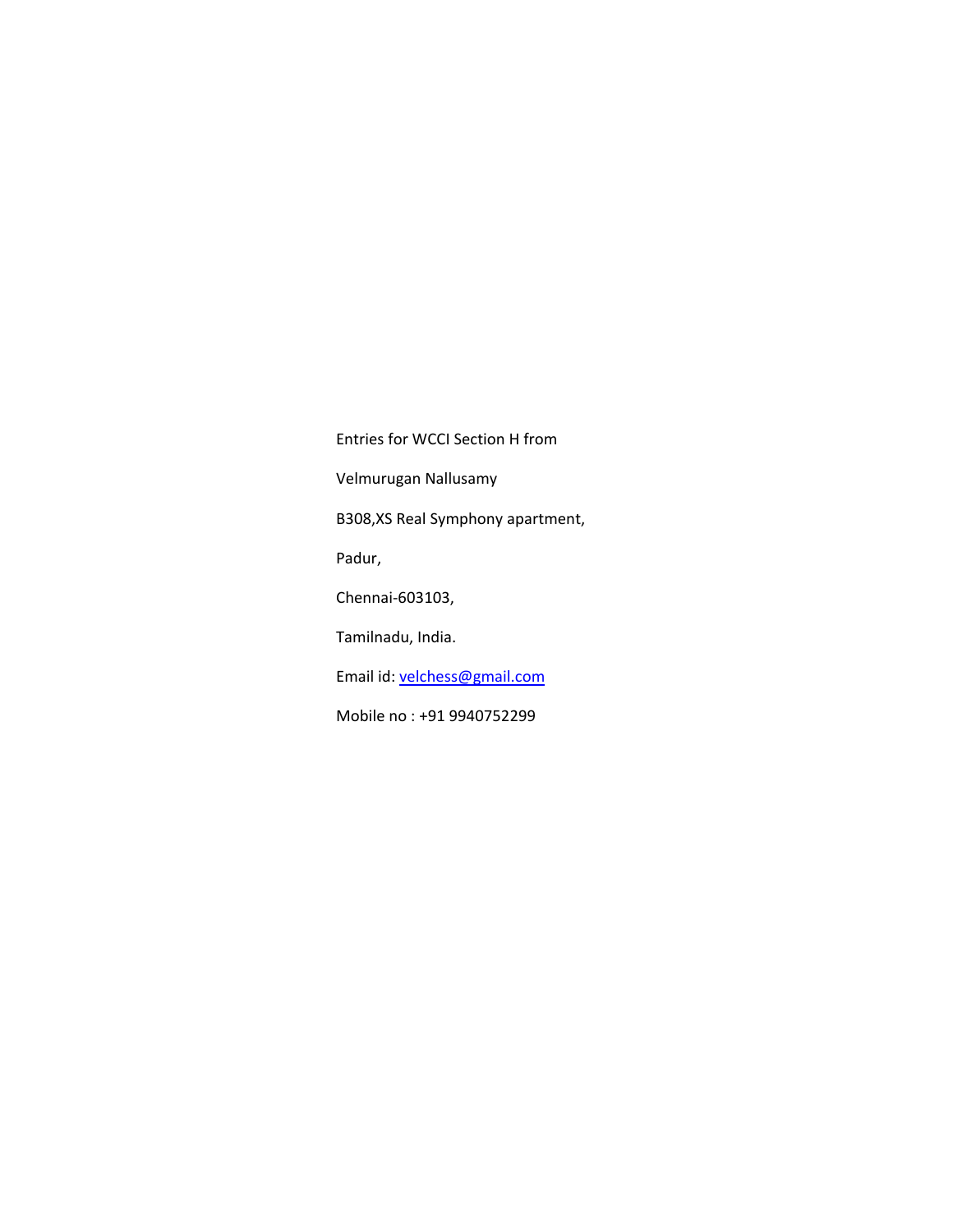**Velmurugan Nallusamy (India)**

## **Problem No in magazine: 1677 original**

## **Julias Fairies Online Magazine**

https://juliasfairies.com/ Original - 27-Dec-2021



**PG 19.5 C+ (Natch)**

## **Solution:**

1.Ph2-h4 Pa7-a5 2.Rh1-h3 Pa5-a4 3.Rh3-b3 Ra8-a5 4.Pd2-d3 Ra5-g5 5.Bc1-e3 Pe7-e5 6.Be3-a7 Pc7-c5 7.Rb3xb7 Qd8-a5 8.Pb2-b4 Pa4xb3 9.Qd1-d2 Qa5-a4 10.Qd2-a5 Pe5-e4 11.Sb1-d2 Pe4-e3 12.O-O-O Pe3xf2 13.Pe2-e4 Pf2xg1=S 14.Pe4-e5 Sg1-h3 15.Pg2xh3 Bf8-e7 16.Bf1-g2 Be7-d8 17.Bg2-c6 Pd7xc6 18.Pe5-e6 Sb8-d7 19.Pe6xf7 Ke8-e7 20.Pf7-f8=S

- Vallado
- Cerarini Frolkin
- Phoenix theme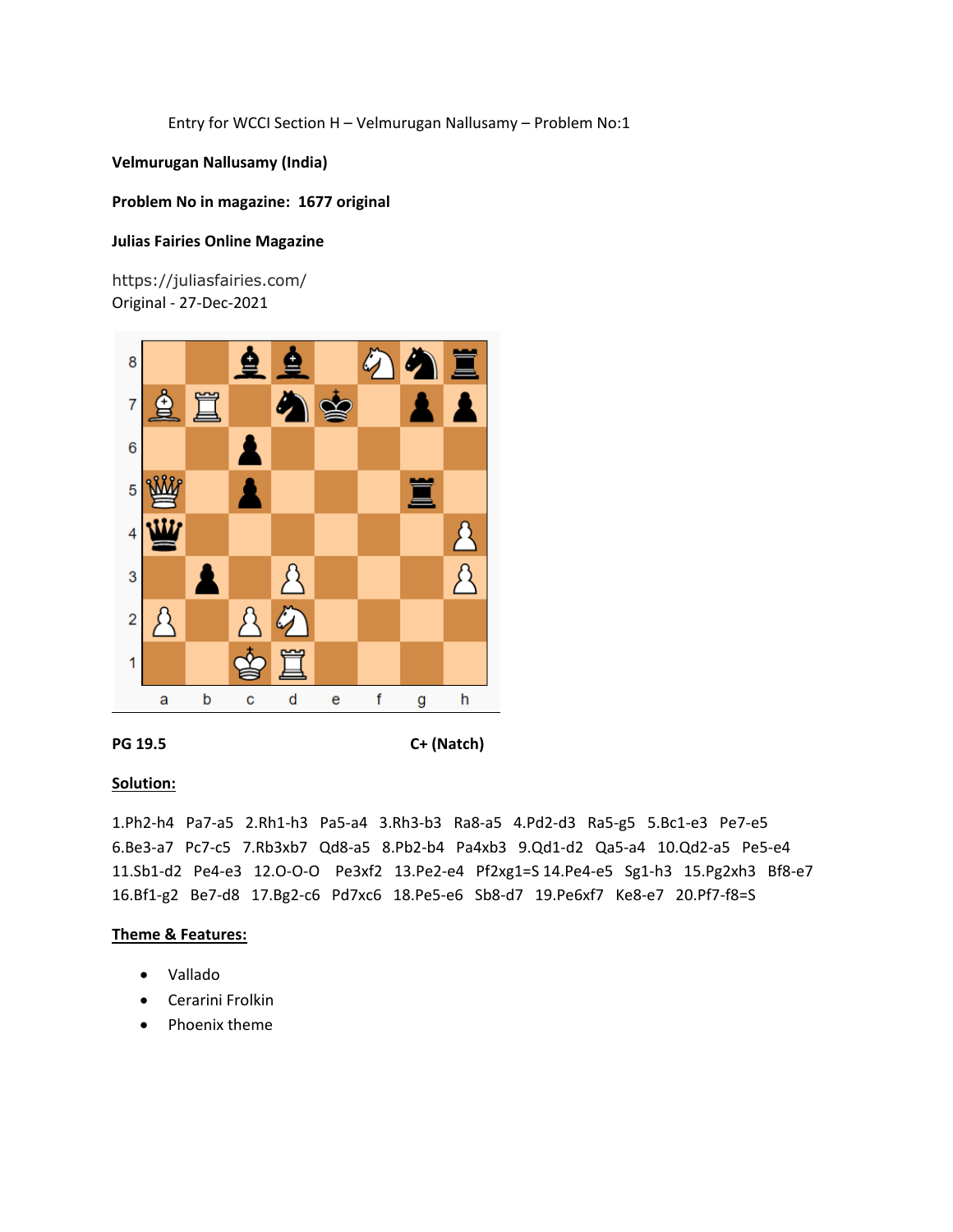# **Velmurugan Nallusamy (India)**

## **Problem No in magazine: OP007**

The Hopper Online Magazine

https://www.thehoppermagazine.com/ Original - 24-Dec-2021



**PG - 14 C+ (Natch)**

## **Solution:**

1.Ph2-h4 Pb7-b5 2.Rh1-h3 Pb5-b4 3.Rh3-a3 Pb4-b3 4.Pd2-d3 Pb3xa2 5.Bc1-h6 Pa2xb1=R 6.Ke1-d2 Rb1xd1 7.Kd2-c3 Rd1xf1 8.Bh6xg7 Rf1xg1 9.Bg7xh8 Rg1-h1 10.Bh8-f6 Rh1-h3 11.Ra1-h1 Pe7xf6 12.Ra3-a1 Bf8-a3 13.Rh1-h2 Qd8-e7 14.Ra1-h1 Qe7-b4#

- Imposter Rooks (after white move 12)
- Prenix theme
- Rundlauf
- PG ends with mate.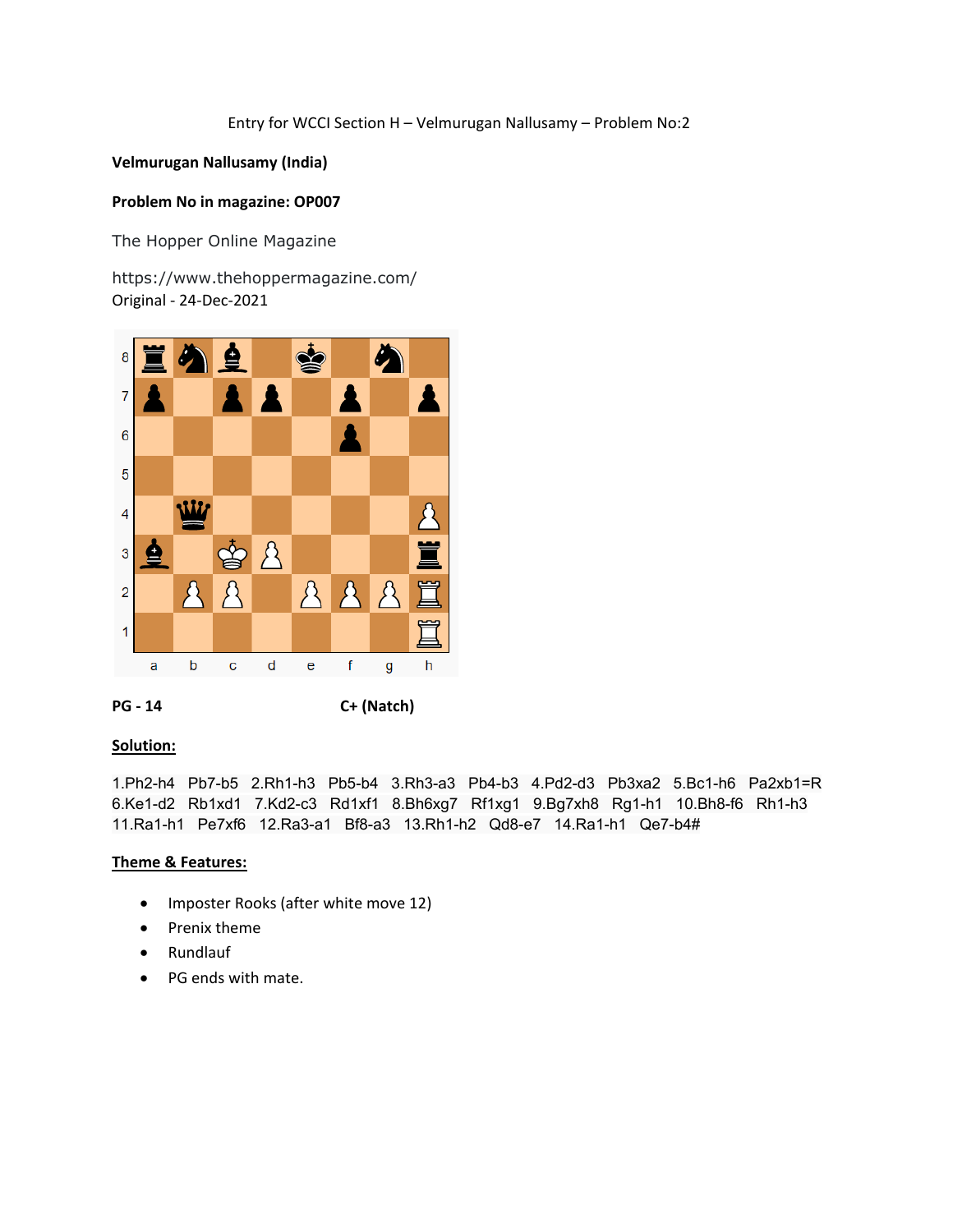# **Velmurugan Nallusamy (India)**

# **Problem No in magazine: SS013**

The Hopper Online Magazine

https://www.thehoppermagazine.com/ Original - 24-Dec-2021



**PG-20 C+ (Natch)**

## **Solution:**

1.Pg2-g4 Pa7-a5 2.Pg4-g5 Ra8-a6 3.Pg5-g6 Ra6-d6 4.Pg6xh7 Pb7-b6 5.Ph7xg8=S Bc8-a6 6.Sg8-f6 Pg7xf6 7.Ph2-h4 Bf8-h6 8.Ph4-h5 Bh6-g5 9.Ph5-h6 O-O 10.Ph6-h7 Kg8-g7 11.Ph7-h8=Q Kg7-g6 12.Qh8-h2 Kg6-f5 13.Qh2-e5 Pf6xe5 14.Pb2-b4 Pf7-f6 15.Pb4-b5 Rf8-f7 16.Pb5xa6 Qd8-h8 17.Pa6-a7 Qh8-h2 18.Pa7-a8=Q Bg5-h4 19.Qa8-d5 Sb8-c6 20.Qd5-d4 Pe5xd4

- Cerarini Frolkin Tripled
- All promoted pieces Captured by same pawn
- White pieces all Home base
- Black all pieces out of Home base.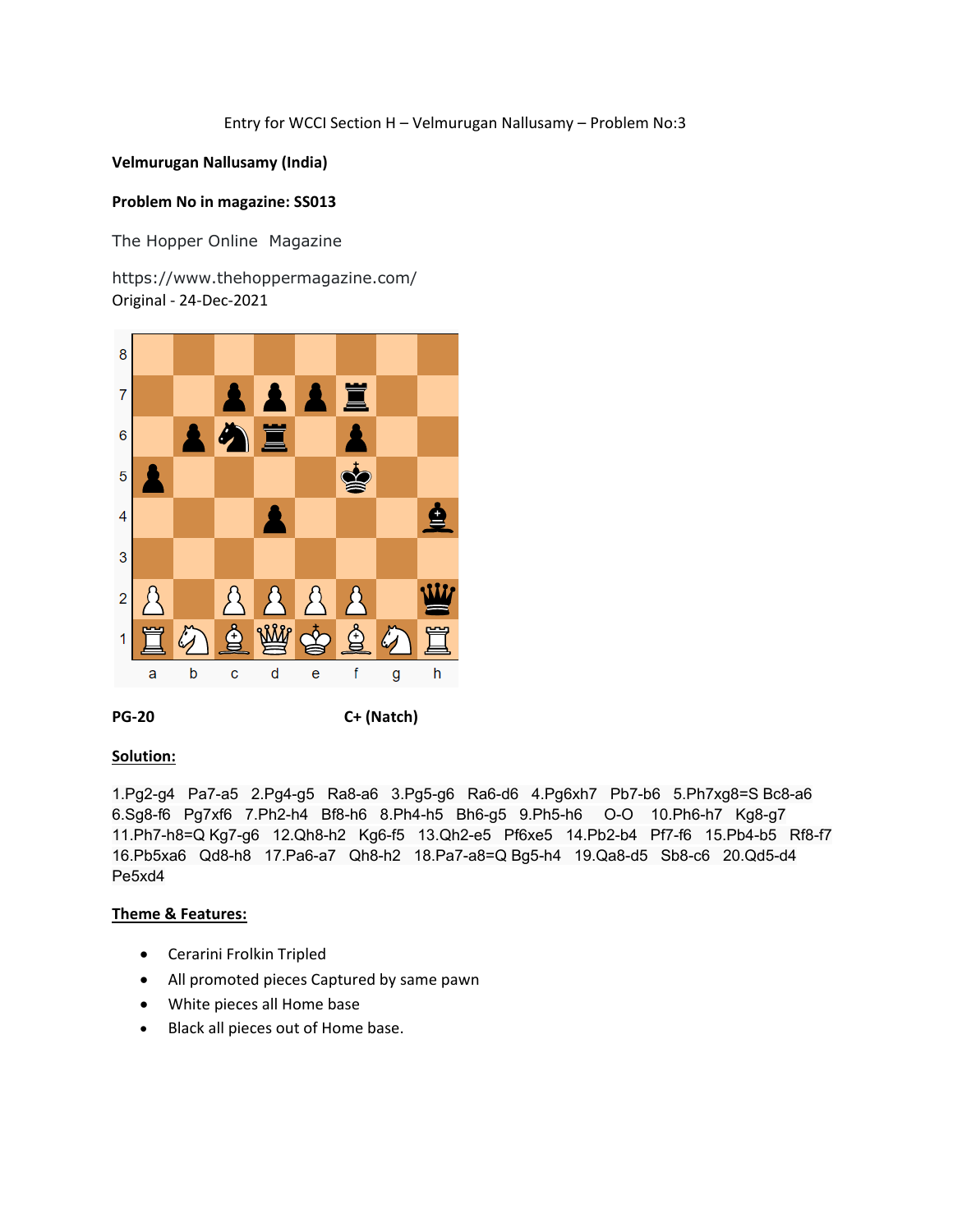# **Velmurugan Nallusamy (India)**

# **Problem No in magazine: SS027**

The Hopper Online Magazine

https://www.thehoppermagazine.com/ Original - 24-Dec-2021



PG – 9.5 Madrasi **C+ (Jacobi)**

# **Solution:**

1.Ph2-h4 Sg8-f6 2.Ph4-h5 Pg7-g5 3.Ph5xg6 e.p. Bf8-h6 4.Rh1xh6 O-O 5.Rh6xh7 Qd8-e8 6.Rh7xf7 Qe8xf7 7.Pg6-g7 Sf6-e8 8.Pg7xf8=R+ Kg8-g7 9.Rf8-h8 Kg7-f6 10.Rh8-h1

- Vallado Theme
- Phoenix theme
- Pronkin theme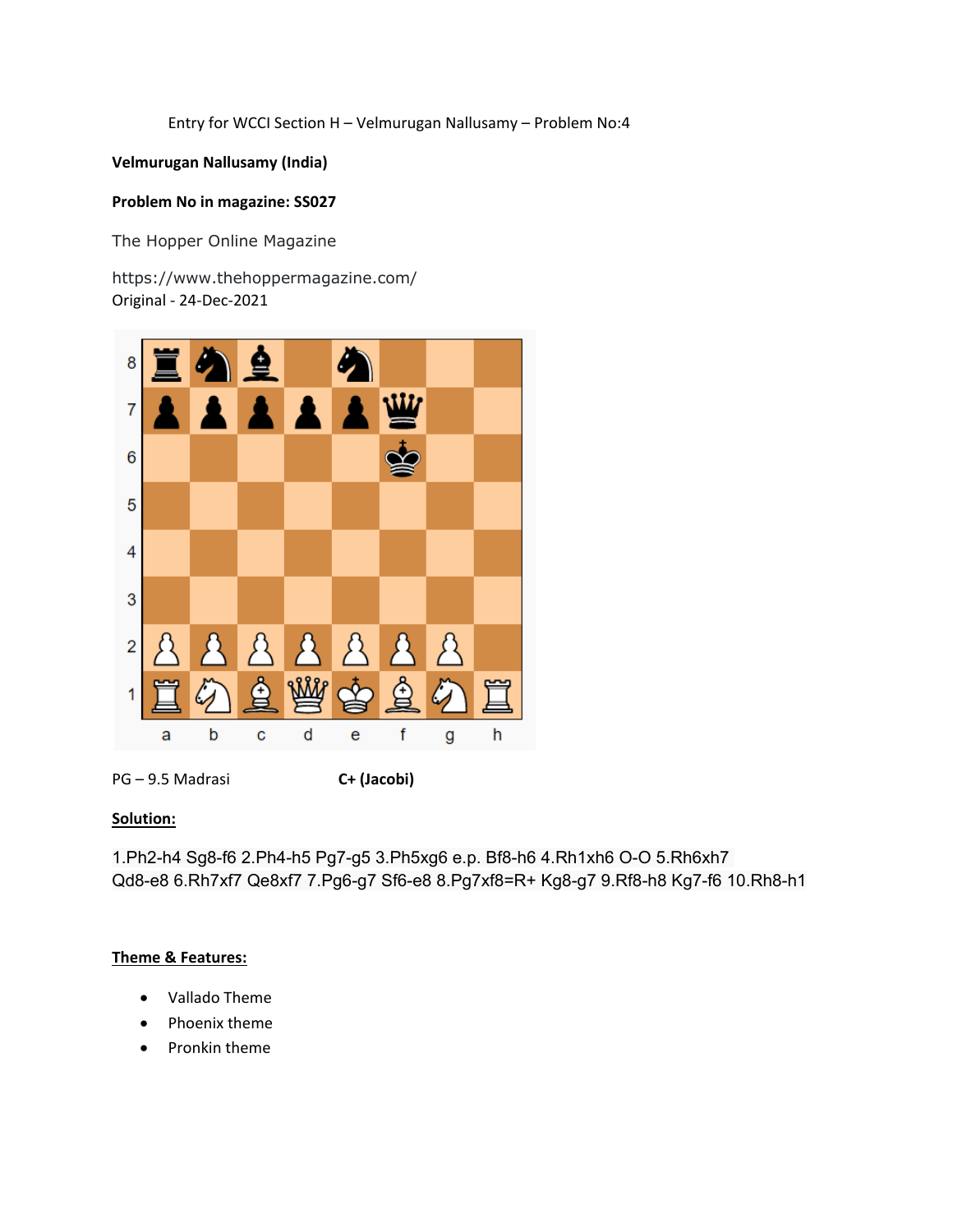**Velmurugan Nallusamy (India)**

## **Problem No in magazine: 1643 original**

## **Julias Fairies Online Magazine**

https://juliasfairies.com/ Original - 30-Aug-2021



# **Solution 1:**

1.Pe2-e4 Pc7-c6 2.Bf1-e2 Qd8-a5 3.Be2-g4 Qa5-c3 4.Pd2xc3 Pb7-b6 5.Bc1-f4 Bc8 a6 6.Bf4-d6 Pe7xd6 7.Qd1-f3 Bf8-e7 8.Sg1-e2 Be7-h4 9.Ke1-f1 Bh4-g3 10.Ph2xg3 Sg8-f6 11.Rh1-h5 O-O 12.Rh5-c5 Pd6xc5 13.Pe4-e5 Pc5-c4 14.Pe5xf6

# **Solution 2:**

1.Pe2-e4 Pc7-c6 2.Bf1-e2 Qd8-c7 3.Be2-g4 Qc7-g3 4.Ph2xg3 Pb7-b6 5.Rh1-h6 Bc8 a6 6.Rh6-d6 Pe7xd6 7.Qd1-f3 Bf8-e7 8.Sg1-e2 Be7-f6 9.Ke1-f1 Bf6-c3 10.Pd2xc3 Sg8-f6 11.Bc1-e3 O-O 12.Be3-c5 Pd6xc5 13.Pe4-e5 Pc5-c4 14.Pe5xf6

- Exchange of sacrifice
- White Bishop and Rook sacrifices in d6 and c5. Black Queen and Bishop sacrifices in c3,g3. These two sacrifices are exchanged in two solution.